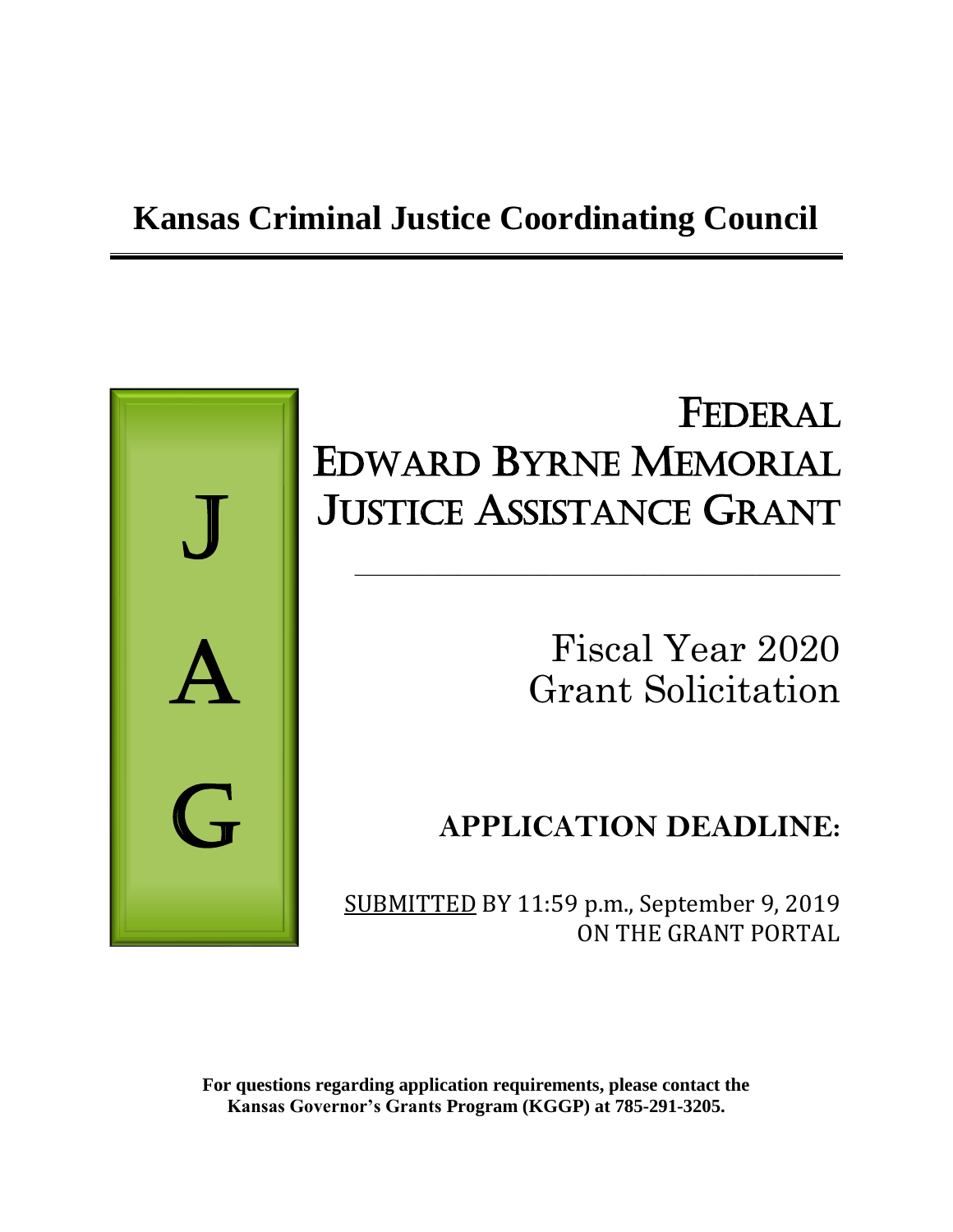## **Federal Edward Byrne Memorial Justice Assistance Grant (JAG) Program Guidelines**

## **Eligibility Criteria and Grant Fund Use**

The Kansas Criminal Justice Coordinating Council (KCJCC) oversees the Federal Edward Byrne Memorial Justice Assistance Grant (JAG) Program. The Kansas Governor's Grants Program (KGGP) serves as staff for the KCJCC and state administering agency for the JAG program. The JAG funds are provided to criminal justice system partners to address crime and improve public safety. The JAG program is authorized by federal law 34 U.S.C. §10151-10158. The KCJCC and the federal JAG program guidelines establish eligibility criteria that must be met by organizations receiving JAG funds. Applicants eligible for JAG funding include units of state and local government; Native American Tribes; and nonprofit, community, and faith-based organizations, including underserved and culturally specific populations.

There will be approximately **\$2.3 million** available for grant awards. Please refer to the "Pass-Through Requirement" section for more information regarding the distribution of these funds. This is a competitive grant process with no guarantee of funding or continued funding of previous JAG projects.

JAG funds are intended to support the following purpose areas. Applicants must request funds for use in one or more of the following eight purpose areas:

- Law enforcement programs;
- Prosecution and court programs, including indigent defense;
- Prevention and education programs;
- Corrections and community corrections programs;
- Drug treatment and enforcement programs;
- Planning, evaluation, and technology improvement programs;
- Crime victim and witness programs (other than compensation); and
- Mental health programs and related law enforcement and corrections programs.

In June 2019, the KCJCC approved the five-year Kansas Statewide Strategic Plan ("Strategic Plan") for the administration of this JAG program. The Strategic Plan outlines the planning process created by the KCJCC to ensure the best use of JAG funds. The process included the analysis of research regarding the current condition of the Kansas criminal justice system and the delivery and analysis of a stakeholder survey tool to identify the following three funding priorities:

- 1) Evidence-based practices that improve the criminal justice system response to mental illness;
- 2) Evidence-based practices to enhance drug enforcement and workforce retention for law enforcement; and
- 3) Evidence-based programming to provide prevention and education on crisis intervention, mental health, substance abuse, suicide, and juvenile delinquency.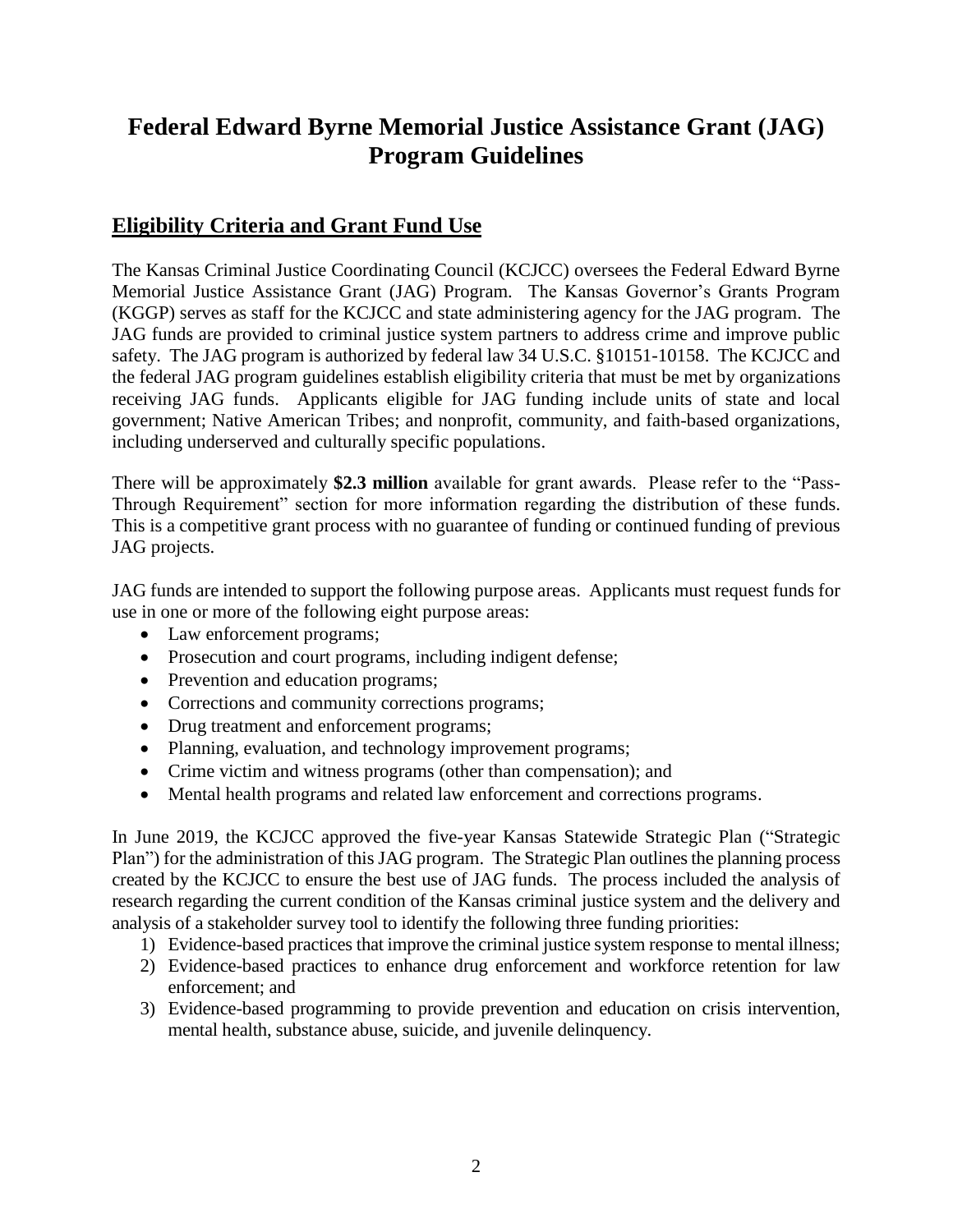#### **Funding Priorities**

The KCJCC aims to reduce recidivism, improve officer safety, serve victims of crime, and improve information technology. Applicants should review the [Strategic Plan](http://www.grants.ks.gov/opportunities/edward-j-byrne-memorial-justice-assistance-grant-(jag)) in its entirety and consider how the proposed JAG project fits into the described KCJCC priorities. **Applications clearly supporting the priorities set forth in the Strategic Plan will take precedence to the extent feasible when subgrant awards are determined**.

The Strategic Plan identifies three priority programs.

- 1) Mental Health:
	- Evaluation/assessment of mental disorders, substance abuse disorders, and co-occurring disorders;
	- Crisis intervention team training and support; and
	- Residential inpatient behavioral health treatment programs.
- 2) Law Enforcement:
	- Crisis intervention/mental health/suicide prevention;
	- Drug enforcement; and
	- Workforce/hire and retain qualified staff.
- 3) Prevention and Education:
	- Substance abuse prevention (including prescription drugs); and
	- Suicide prevention.

The KCJCC focus on these three priority programs is aimed to maximize the impact of financial resources in such a way that measurable results can be demonstrated. Priority to receive funding will be given to applicants addressing these three priority programs and submit a complete application. The remaining funds, if any, will be considered for other allowable JAG purpose areas.

#### **Program Requirements**

Applicants must comply with the applicable provisions of JAG and the requirements of the U.S. Department of Justice [DOJ Grants Financial Guide](http://ojp.gov/financialguide/DOJ/index.htm) effective edition, which includes maintaining appropriate programmatic and financial records that fully disclose the amount and disposition of JAG funds. This includes, but is not limited to:

- Financial documentation for disbursements;
- Daily time and activity records specifying time and type of service devoted to allowable JAG activities;
- Grant project files;
- The portion of the grant project supplied by other sources of revenue;
- Job descriptions;
- Contracts for services:
- Statistical documentation; and
- Other records facilitating an effective audit and grant analysis for compliance.

#### **Federal Certifications**

A unit of state or local government or a public institution of higher education approved for JAG funds will be required to sign and submit the applicable OJP certification regarding compliance with various federal statutes related to information on citizenship and immigration status. This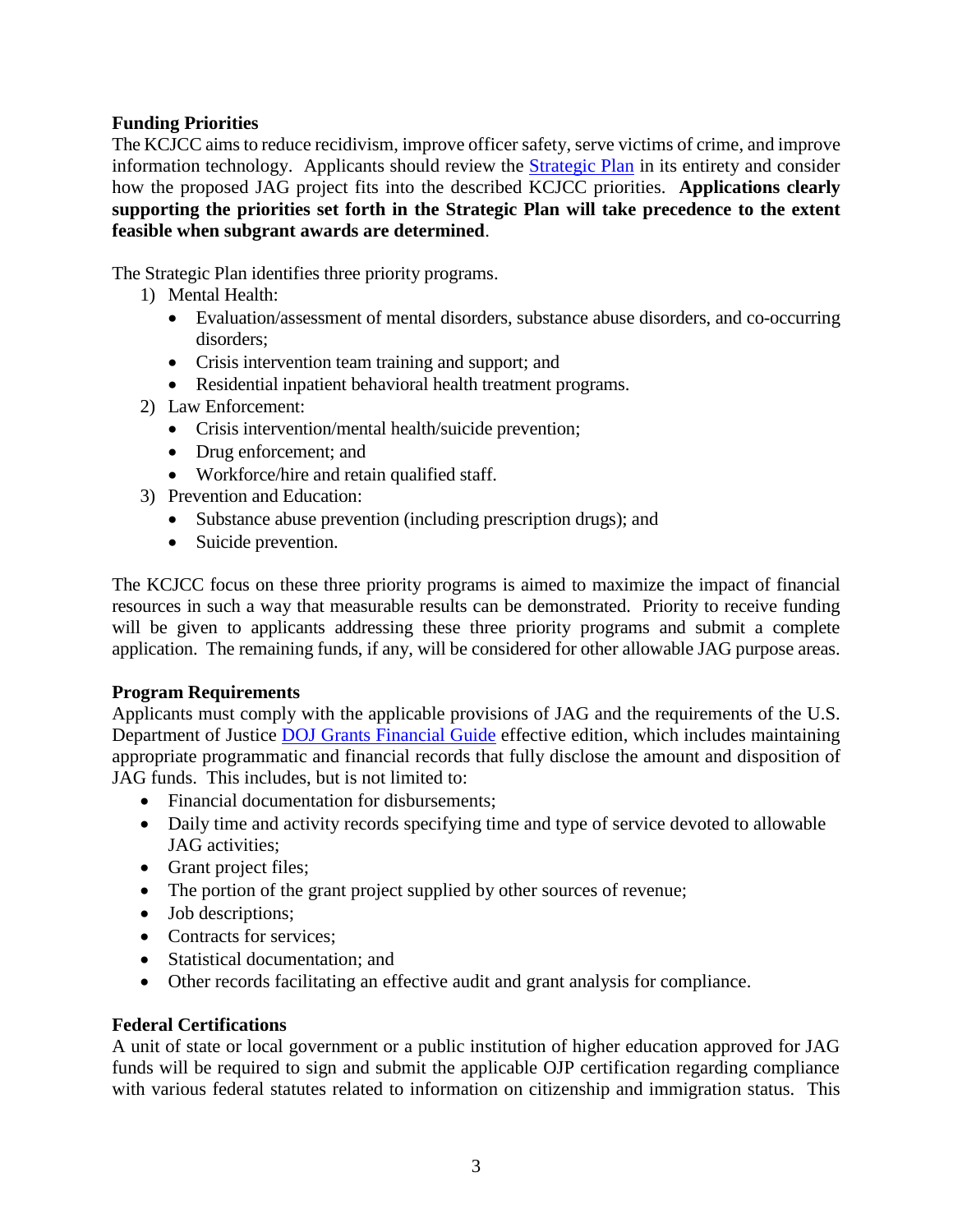condition must be met and the executed certification must be received by the KGGP before any approved JAG award is considered operational.

By submitting an application, the unit of state or local government or public institution of higher education is certifying there are no prohibitions or restrictions potentially applicable to the applicant that deal with a government entity or official sending to, requesting or receiving from, maintaining, or exchanging information of the types described in 8 U.S.C. § 1373(a) or (b), or 8 U.S.C. § 1644. If this funding request is approved for a JAG award, the unit of state or local government or public institution of higher education will be required to sign and submit a certification regarding compliance with the federal statutes specified above. This condition must be met and the executed certification must be received by the KGGP before any approved JAG award is considered operational.

## **Pass-Through Requirement**

The KCJCC must ensure a predetermined percentage of JAG funds are passed through and awarded to units of local government (city or county) or awarded to entities for a project directly benefiting a unit of local government. For purposes of this grant project period, approximately 60 percent or more of the \$2.3 million must meet this pass-through requirement. Applications from nonprofit, community, and faith-based organizations that include voluntarily signed waivers from local jurisdictions indicating a benefit from the proposed grant project will receive priority over applications that do not include waivers. Waivers must be from each local jurisdiction in the proposed project service area, be on the local government letterhead, and include language stating the jurisdiction 1) recognizes the JAG funds in question are set aside for local government use; 2) believes the proposed project will provide a direct local benefit; and 3) agrees funding the project is in the best interest of the unit of local government.

## **Match Requirement**

Match is **not** required. However, applicants should note the KCJCC looks favorably on projects providing a match to optimize sustainability of the grant project. The KCJCC will give preference to applicants demonstrating a commitment from local and regional partners and communities. The applicant should describe monetary participation and assistance with project implementation in the Sustainability section of the Project Narrative.

Applicants cannot use JAG funds as any part of a match requirement for another grant program.

## **Limitations on the Use of Grant Funds**

• JAG funding cannot be used to purchase food and/or beverages for any meeting, conference, training, or other event. No food and/or beverages can be purchased with other funds constituting program income for a federal grant award. Exceptions to the restriction may be made only in cases where such sustenance is not otherwise available (i.e. extremely remote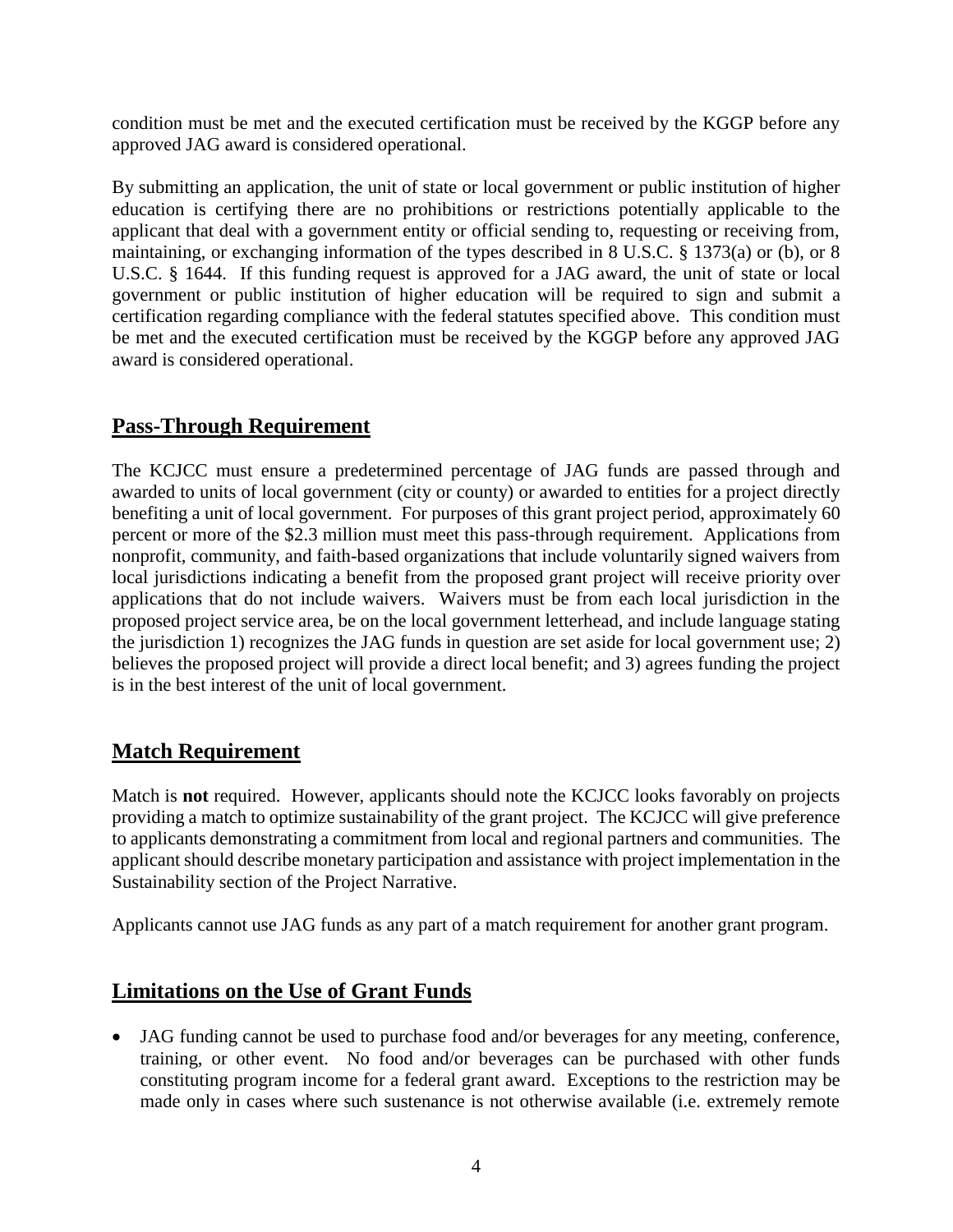areas), or where a special presentation at a conference requires a plenary address where there is no other time for sustenance to be obtained. Such an exception would require prior written approval from the KGGP. This restriction does not apply to water provided at no cost, but does apply to any and all other refreshments, regardless of the size or nature of the meeting. Additionally, this restriction does not impact direct payment of per diem amounts to individuals in a travel status under the applicant's travel policy. Department of Justice and Office of Justice Programs (OJP) guidance on food and beverage, conference planning, minimization of costs, and conference cost reporting is accessible on the [OJP web site.](http://ojp.gov/financialguide/DOJ/index.htm)

- JAG funds used for fringe benefit costs shall not exceed the proportion of personnel costs supported by JAG funds.
- Supplies must be itemized and essential. All miscellaneous supplies will be denied.
- Costs incurred in applying for, administering, or auditing the grant are not allowed.
- Funds cannot be used for lobbying, fundraising, board development, or research projects.
- JAG funds may not be expended outside of the JAG purpose areas.
- JAG funds shall not be used for out-of-state travel.
- JAG funds shall not be used to reimburse in-state mileage expenses in excess of the applicant's approved policy rate or the current federal rate, whichever is lower. If the applicant chooses to reimburse at a rate in excess of this amount, per its agency policy, the applicant should be aware no grant funds administered by the KGGP may be used to make up the difference.
- JAG funds shall not be used directly or indirectly for security enhancements or any equipment to any nongovernmental entity not engaged in criminal justice or public safety.
- Grant projects generating any court disposition or other records must ensure that those records are made available to state repositories if they are relevant to National Instant Criminal Background Check System determinations.
- Purchases of body-worn camera (BWC) equipment, or to implement or enhance BWC programs, requires certification by the agency stating policies and procedures are in place related to equipment usage, data storage and access, privacy considerations, and training. Applicants may use the Bureau of Justice Assistance [BWC Toolkit](https://www.bja.gov/bwc) to assist criminal justice departments in implementing BWC programs, policies, and best practices.
- Purchases of body armor requires certification by the law enforcement agency it has a written "mandatory wear" policy in effect and must ensure that the threat level, make, and model of the body armor have been tested and found to comply with the latest applicable [National](https://www.nij.gov/topics/technology/body-armor/Pages/standards.aspx)  [Institute of Justice ballistic or stab standards.](https://www.nij.gov/topics/technology/body-armor/Pages/standards.aspx) Additionally, body armor or armor vests must be "uniquely fitted vests" as this term is used in the context of the Bulletproof Vest Partnership Program (34 U.S.C. §10202(c)(1)(A)).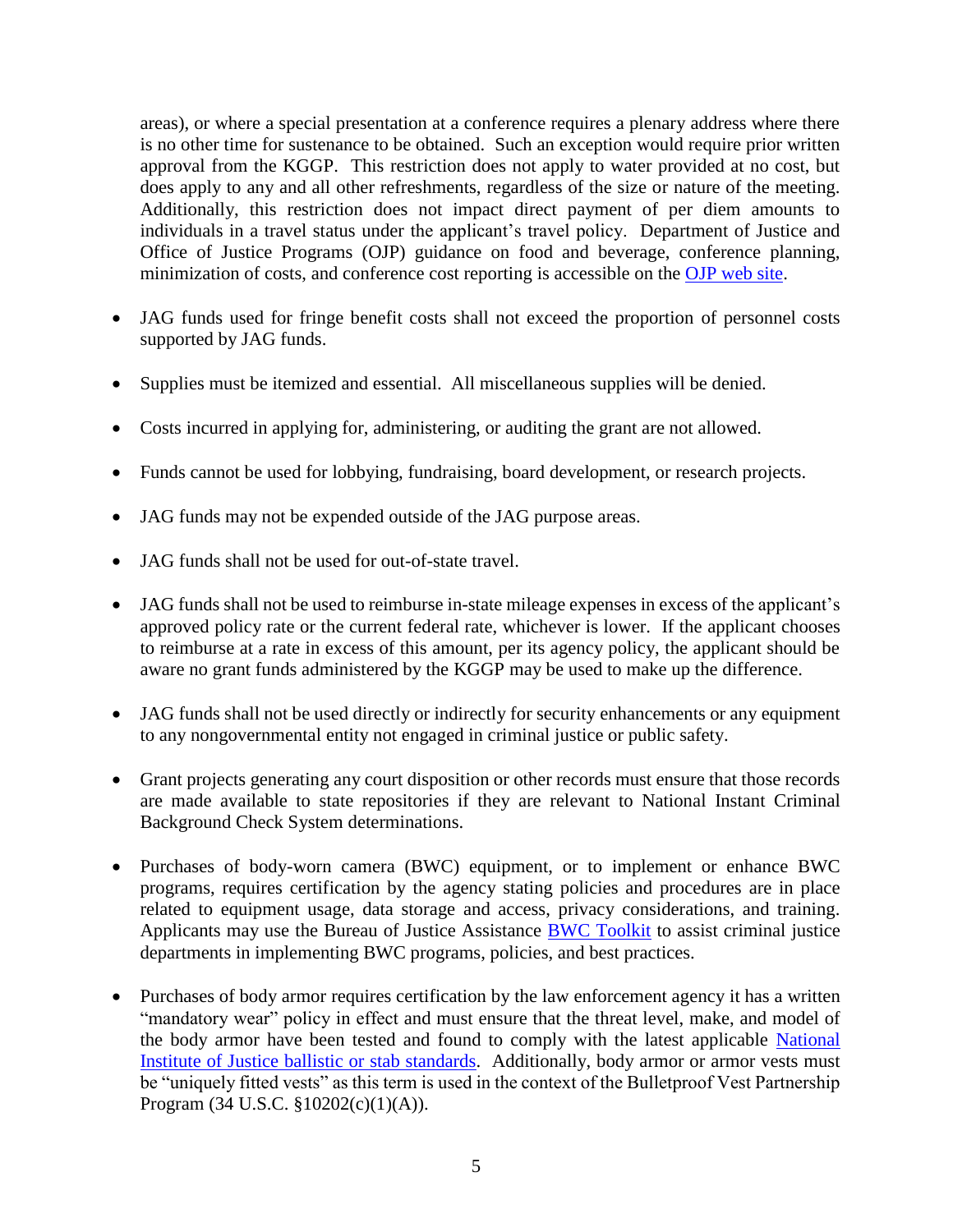- Emergency communications activities must comply with the [2018 SAFECOM Guidance,](https://www.dhs.gov/sites/default/files/publications/FY2018_SAFECOM_Guidance_FINAL_508C_060518.pdf) supports the Statewide Communication Interoperability Plan, and coordinated with the Statewide Interoperability Coordinator. All communications equipment purchased with JAG funding must be identified on quarterly performance metrics reports, and in compliance with the Department of Justice's [Global Justice Information Sharing Initiative](https://it.ojp.gov/global) guidelines and the [Global Standards Package \(GSP\).](https://www.it.ojp.gov/gsp_grantcondition) Applicants considering implementing communications technology projects may consider the First Responder Network Authority (FirstNet) Program (see [www.FirstNet.gov\)](http://www.firstnet.gov/).
- DNA testing of evidentiary materials must ensure eligible DNA profiles are uploaded to the Combined DNA Index System (CODIS) by a government DNA lab with access to CODIS. No profiles generated with JAG funding may be entered into any other non-governmental DNA database without prior expressed written approval from the KGGP and Bureau of Justice (BJA).
- For equipment, defined as assets with a useful life of one year or more and a cost of \$5,000 or more, the applicant shall:
	- o Contact the Kansas Highway Patrol at 785-296-6800 to determine if equipment can be obtained at a lower unit price through the PARTNERS program; and
	- o Contact the Kansas Department of Administration's Office of Facilities and Procurement Management at [purchweb@da.ks.gov](mailto:purchweb@da.ks.gov) or 785-296-2376 to determine if equipment and/or software can be obtained at a lower price. The applicant also may conduct a search for equipment and/or software at [http://da.ks.gov/purch/Contracts.](http://da.ks.gov/purch/Contracts)
- JAG grant funds shall not be used to purchase:
	- o Vehicles (including unmanned aerial vehicles)
	- o Drug dogs
	- o Land acquisition
	- o Luxury items
	- o Construction projects
	- o Infrastructure investments
	- o Tanks or armored vehicles
	- o Limousines
	- o Vessels
- o Aircraft (including unmanned aircraft)
- o Fixed-winged aircraft
- o Real estate
- o Costs to support any casino or other gambling establishment
- o Aquariums
- o Zoos
- o Golf courses
- o Swimming pools

Misuse of grant funds may result in a range of penalties, including suspension of current and future funds, suspension or debarment from federal grants, recoupment of monies provided under a grant, and civil and/or criminal penalties.

## **Supplanting**

JAG funds shall be used to supplement, **not** supplant, other federal, state, or local funds that would otherwise be available for the proposed activities. The following guidelines should be used in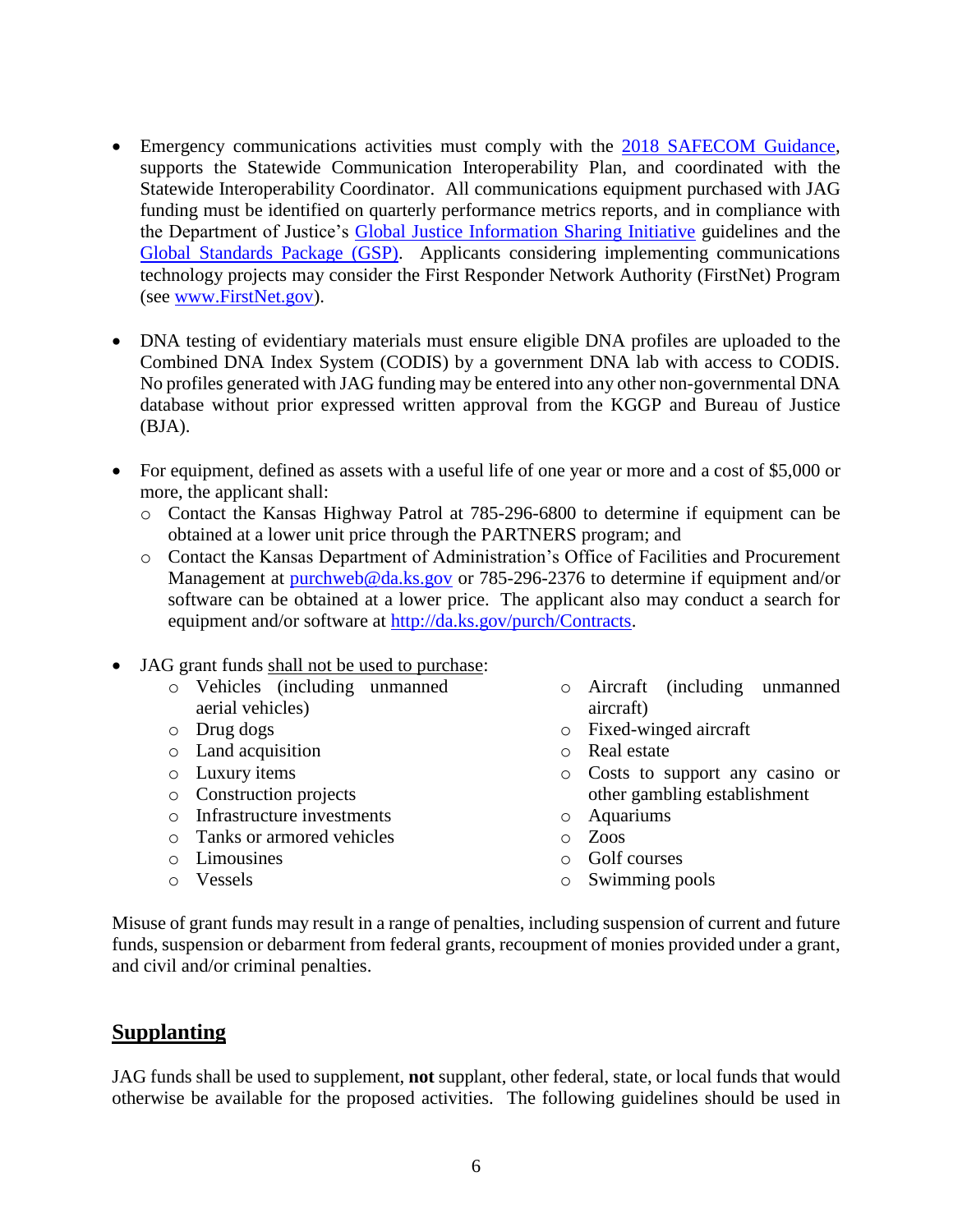determining the supplanting of funds. Although the examples provided below relate specifically to staffing scenarios, supplanting is not limited to personnel. Supplanting can occur in any budget line item if sufficient documentation cannot support that a JAG award has not replaced funds otherwise available for the same program or purpose.

- **Defined:** To reduce federal, state, or local funds for an activity specifically because JAG funds are available (or expected to be available) to fund that same activity. JAG funds must be used to **supplement** existing funds for program activities and may **not replace** federal, state, or local funds that have been appropriated or allocated for the same purpose. Additionally, JAG funding may not replace federal, state, or local funding that is required by law. In instances where a question of supplanting arises, the applicant or subgrantee may be required to substantiate that the reduction in funding from other sources occurred for reasons other than the receipt or expected receipt of JAG funds.
- Example 1 Organization A appropriated or otherwise secured funds in FY20 for salary and benefits for 10 corrections officers. In FY20, Organization A is awarded JAG funds designated for the hiring of two additional corrections officers. Organization A expended the JAG award as intended, and now has 12 corrections officers.

In this scenario, Organization A has used JAG funds to supplement existing funds for program activities. Thus, supplanting has **not** occurred. If any of the corrections officers had left the organization during FY20 and Organization A did not follow established recruitment procedures to replace these officers, or utilized JAG funding for those positions for other purposes, supplanting **would** have occurred.

Example 2 Organization B appropriated or otherwise secured funds in FY19 for salary and benefits for 10 corrections officers. Due to budget projections for FY20, Organization B expects to lay off four corrections officers (facts that Organization B is able to substantiate). In FY20, Organization B is awarded JAG funds designated for hiring three additional corrections officers. At the beginning of FY19, Organization B lays off one corrections officer and uses JAG funds to continue the salary and benefits for the other three corrections officers.

> In this scenario, Organization B will use JAG funds to pay the salary and benefits for three corrections officers who would have been laid off but for the availability of JAG funds. Therefore, supplanting has **not** occurred.

Example 3 Organization C appropriates or otherwise secures funds in FY20 for salary and benefits for 10 corrections officers. Organization C plans to use JAG funds to pay the salaries of two additional corrections officers. Subsequently, however, Organization C opts to use two current experienced employees for this effort, and uses JAG funds to pay their salaries and benefits. In doing so, Organization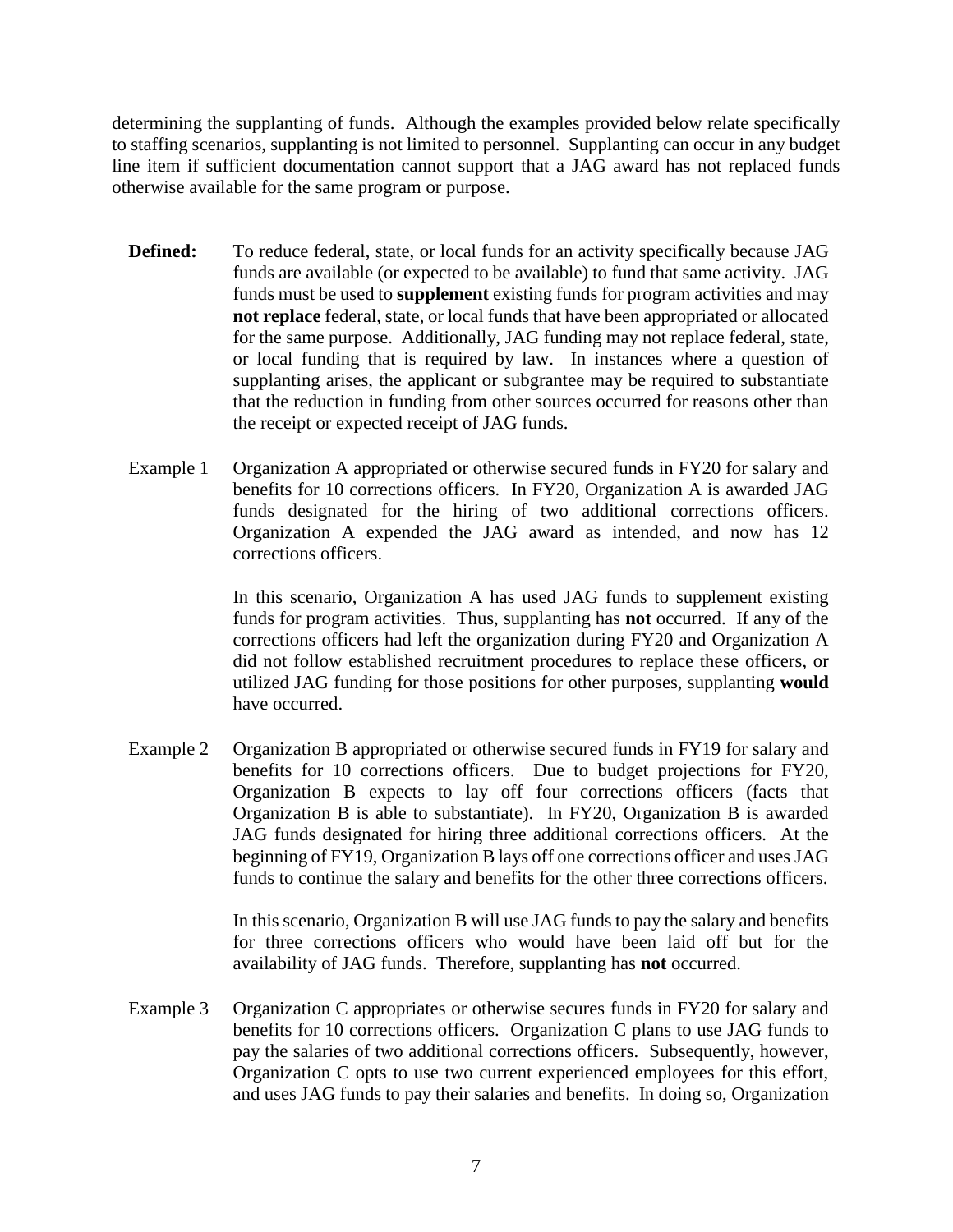C determines that the remaining employees could handle the services and does not attempt to backfill the positions.

In this scenario, by replacing existing funds with JAG funds, supplanting **has** occurred. Although Organization C may use experienced staff to fill the new JAG-funded corrections officer positions, use of the JAG funds has not **supplemented** funds for program activities, but has **replaced** those funds through Organization C's decision not to hire replacements for staff designated for JAG-funded activities.

## **Program Income**

Applicants generating program income through the implementation of a JAG-funded project must ensure that the accounting system in place has the capability to track grant project income in accordance with federal and state financial accounting requirements. All JAG**-**funded grant project income, regardless of amount, is restricted to the same uses as the JAG project and must be expended as soon as possible. Program income from asset seizures and forfeitures is considered earned when the court has adjudicated the property. Use of program income must meet the guidelines established by the U.S. Department of Justice [DOJ Grants Financial Guide](http://ojp.gov/financialguide/DOJ/index.htm) effective edition.

## **Grant Application Deadline**

Grant applications must be submitted via the Grant Portal **by 11:59 p.m. September 9, 2019**. [Grant Portal instructions](http://grants.ks.gov/docs/default-source/how-to-guides/application-portal-instructions.pdf?sfvrsn=4) for submitting applications via the Grant Portal are provided at the [KGGP](http://www.grants.ks.gov/resources/getting-started)  [Resource page.](http://www.grants.ks.gov/resources/getting-started)

## **Grant Project Period**

Grant projects funded by this grant program shall be for a period of 12 months from October 1, 2019, to September 30, 2020. Any funds not expended by September 30, 2020, must be returned to the KGGP.

## **Grant Recipient Compliance and Reporting Requirements**

Applicants awarded JAG funds are expected to comply with the JAG program requirements set out in the grant assurances, reporting requirements, and any requirements arising as a result of a compliance review. The KGGP will conduct a compliance review of each JAG award. Failure to comply with these requirements may result in suspension or termination of grant funding.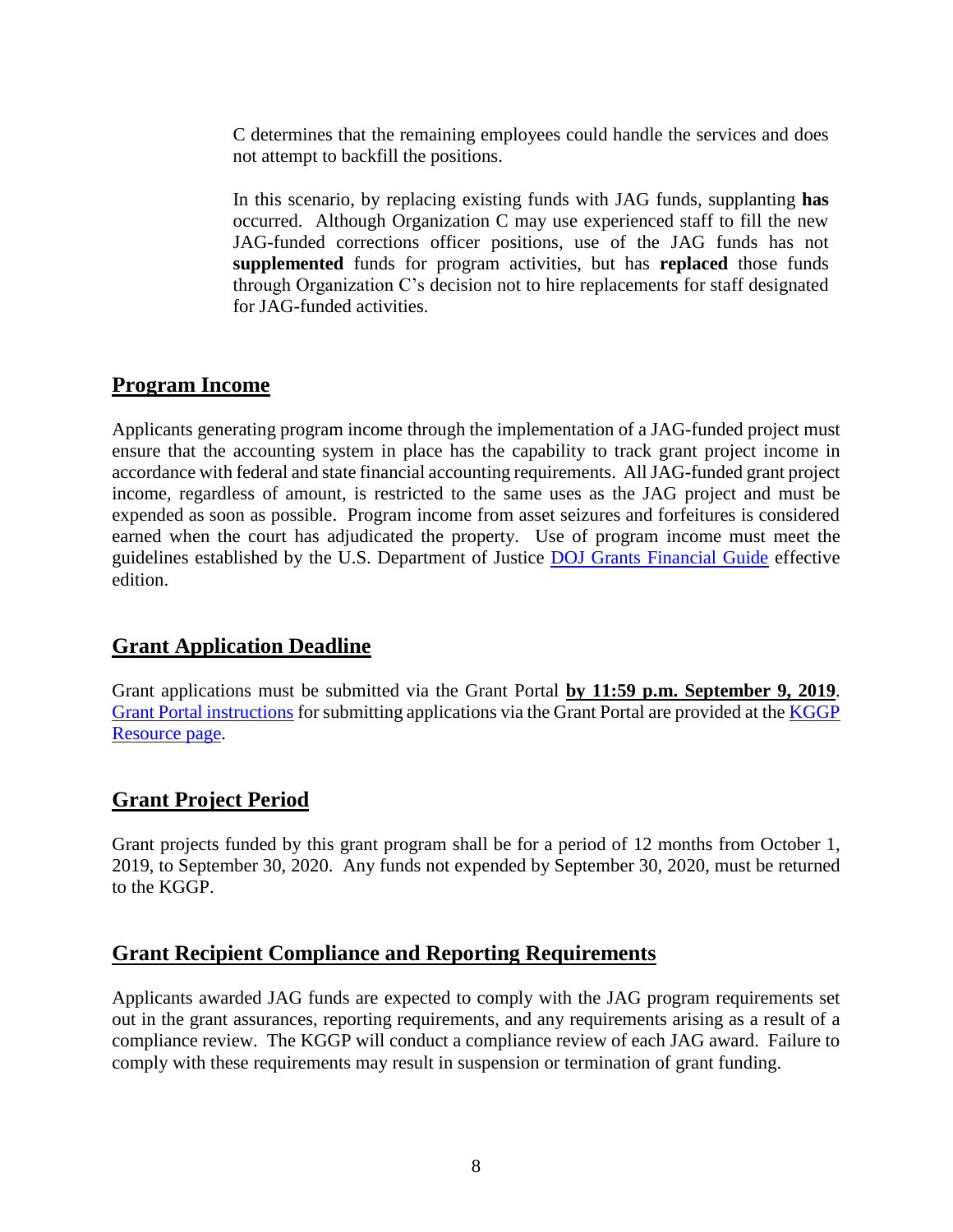In addition, applicants receiving funds must comply with the provisions of the Federal Office of Management and Budget (OMB) Uniform Guidance for Federal Awards, [2 CFR Part 200](http://www.ecfr.gov/cgi-bin/text-idx?SID=2c6d1c9f8de1f9619110b4599d84a234&mc=true&node=pt2.1.200&rgn=div5#_top) and the U.S. Department of Justice [DOJ Grants Financial Guide](http://ojp.gov/financialguide/DOJ/index.htm) effective edition, which includes maintaining appropriate programmatic and financial records that fully disclose the amount and disposition of JAG funds. This includes, but is not limited to:

- Financial documentation for disbursements;
- Daily time and activity records specifying time and type of service devoted to allowable JAG activities;
- Grant project files;
- The portion of the grant project supplied by other sources of revenue;
- Job descriptions;
- Contracts for services;
- Statistical documentation; and
- Other records that facilitate an effective audit and grant analysis for compliance.

Agencies receiving a JAG award are required to submit the following information and reports:

- **EEOP** Certification must be current with the U.S. Department of Justice, Office of Justice Programs, Office of Civil Rights.
- **Five Most Highly Compensated Officers** Certification must be submitted to open the award.
- Monthly **Financial Status Report** provides fiscal information on expenditures made during the month. Monthly reimbursements are made based on these expenditure reports. Reports are due 15 calendar days after the end of each month.
- Quarterly **Grant Project Narrative Report** provides a narrative description of the activities and services provided with grant funds. Reports are due 15 calendar days after the end of each quarter or the first business day.
- The **Performance Measurement Tool (PMT) Report** provides grant project statistical data and accountability metrics. PMT Reports must be submitted via the Federal Bureau of Justice PMT website within 15 calendar days after the end of each quarter. **All law enforcement agencies must** submit accountability metrics data related to training on use of force, racial and ethnic bias, de-escalation of conflict, and constructive engagement with the public that officers have received.
- The **Program Income/Expenditure Report** provides information regarding JAG projectgenerated program income/expenditures incurred during the reporting period. Reports are due 15 calendar days after the end of each quarter.
- The **Projection of Final Expenditures Report** is due July 15<sup>th</sup>.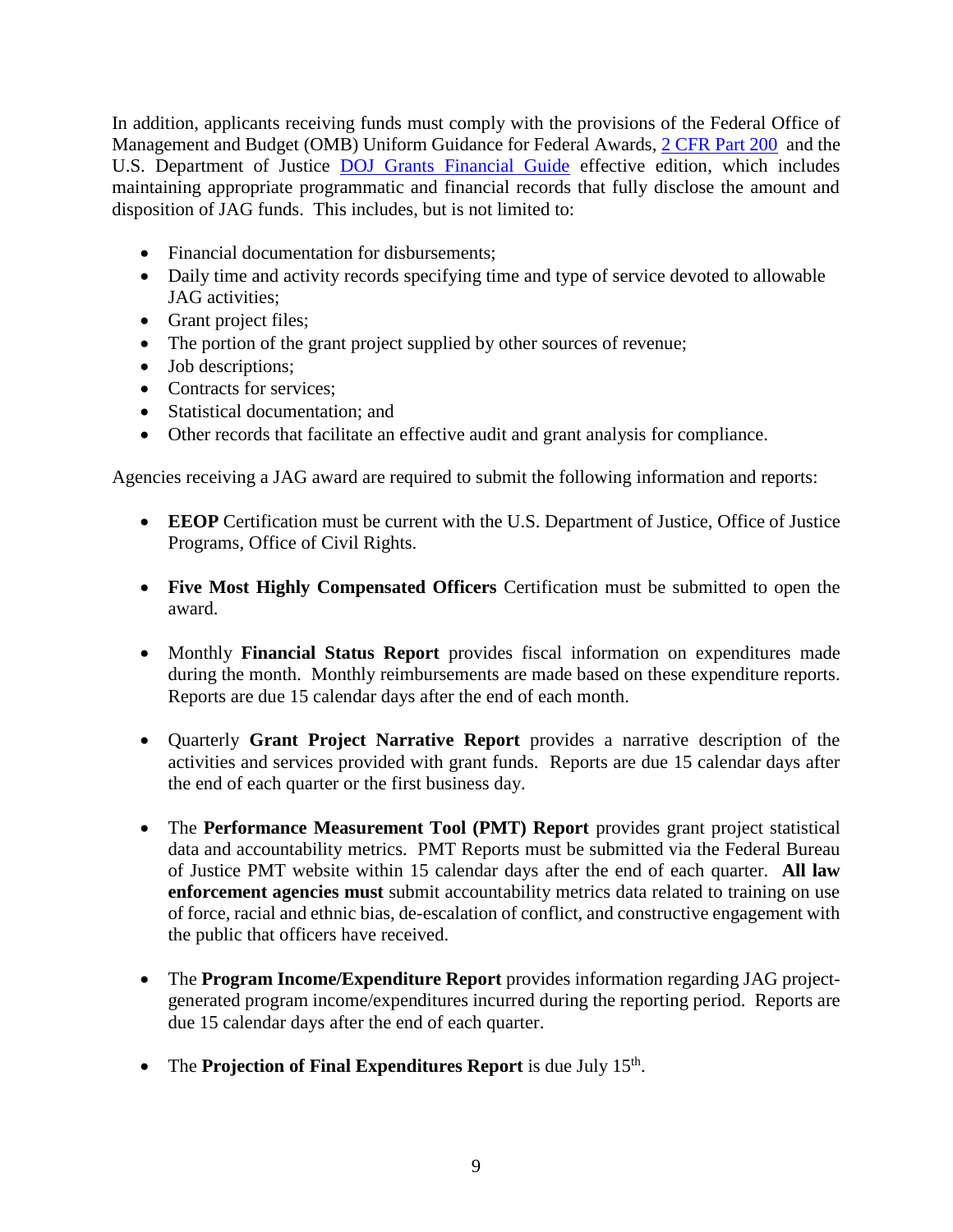• Any other reports that may be required by the federal government, the KCJCC, or the KGGP.

Agencies submitting late, incorrect, or incomplete reports will not receive payment until the next scheduled payments for grant programs. Repeatedly late reports, failure to submit reports or supporting documentation required by the grant assurances, or failure to respond to compliance review findings in the timeframe provided will result in the suspension of grant funds. The subgrantee must come into compliance with grant requirements before grant funds will be paid.

Copies of all financial and statistical supporting documentation must be maintained by the agency for a period of five years following the closeout of the grant award.

## **Review of Applications**

The KCJCC makes the final grant award decisions for all applications. The KCJCC will review grant applications in an open meeting. Notice of the KCJCC meeting will be posted on the [KGGP](http://www.grants.ks.gov/opportunities/edward-j-byrne-memorial-justice-assistance-grant-(jag))  [JAG webpage.](http://www.grants.ks.gov/opportunities/edward-j-byrne-memorial-justice-assistance-grant-(jag)) Applications submitted incomplete, with *any* missing components or information, will receive consideration only after all other successfully completed applications have been considered.Applicants will be notified via the Grant Portal of the grant award decision. Please do not call regarding the status of an application.

Each grant application will be evaluated using the following criteria:

- Applicant agency support of the priorities of the JAG program as set forth in the Strategic Plan;
- Record of successful implementation of services in the criminal justice field;
- Ouality of any needs assessment in terms of proposed services;
- Demonstration of clear, measurable and appropriate grant project objectives and activities consistent with the purpose areas outlined in the grant application instructions;
- The efficacy of evaluative components, both programmatic and fiscal;
- Relevant budget information;
- Submission of all required documents and a complete application; and
- Applicant agency's ability to fulfill all of the requirements of the JAG program.

## **Resource and Contact Information**

Visit the [KGGP Resource page](http://www.grants.ks.gov/resources/getting-started) for more guidance on specific steps of submitting an application via the Grant Portal and for detailed [Grant Portal instructions.](http://grants.ks.gov/docs/default-source/how-to-guides/application-portal-instructions.pdf?sfvrsn=4) For technical assistance regarding the JAG grant program guidelines or application submission, contact the KGGP at 785-291-3205.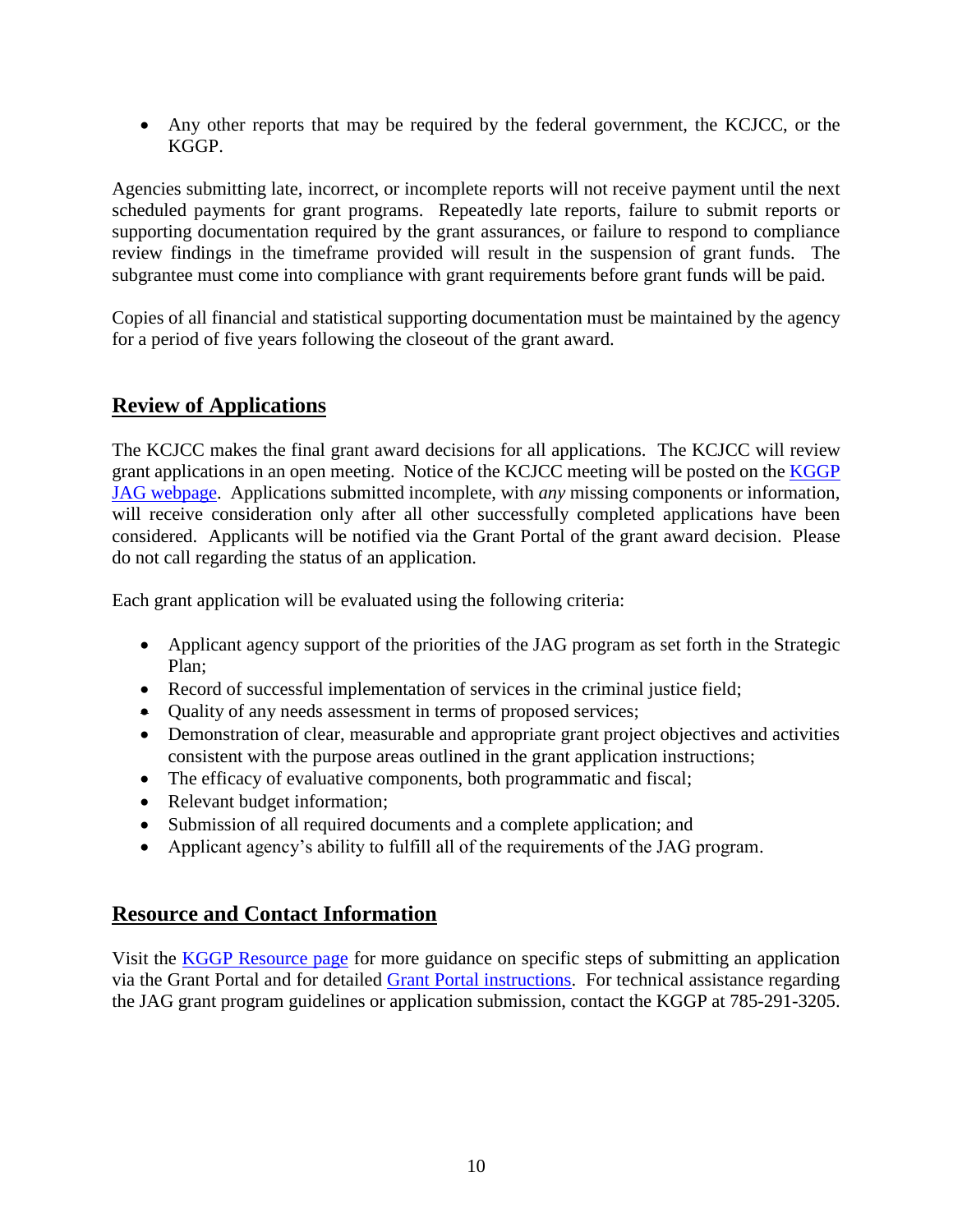## **Application Requirements**

Please read the JAG solicitation instructions and requirements in their entirety before completing the grant application, as there have been substantive changes from previous years. Submit application documents in 12 pt. Times New Roman, number the pages of the Project Narrative, and title each document filename as indicated below. Do not submit any section of the application in landscape format. Do not submit any items not specified in the instructions.

The application must include the following items:

- \_\_\_\_\_ General Information (completed in Grant Portal)
- \_\_\_\_\_ Executive Summary (separate document to upload-not to exceed one page)
- \_\_\_\_\_ Project Narrative (separate document to upload-not to exceed 10 pages)
- \_\_\_\_\_ Grant Project Budget (completed in Grant Portal)
- **EXECUTE:** Agency Budgets (separate document to upload)
- \_\_\_\_\_ Grant Management Capacity (separate document to upload)
- **EXECUTE:** Proof of  $501(c)(3)$  status, if applicable (separate document to upload)
- \_\_\_\_\_ Certificate of Good Standing, if applicable (separate document to upload)
- \_\_\_\_\_ Local Jurisdiction Waivers, if applicable (separate document to upload)
- \_\_\_\_\_ Federal Information, if applicable (separate document to upload)

## **General Information (completed in Grant Portal)**

Applicants must complete the General Information page online. Please note that the language provided in the "Brief Description of Proposed Grant Project" field may be utilized on public websites and documents to describe accomplishments of the grant program.

## **Executive Summary (separate document to upload-not to exceed one page)**

Provide an Executive Summary, not to exceed one page in length, summarizing the proposed project. The Executive Summary shall include a brief description of the problem being addressed, the targeted outcome to be achieved, and any partnerships to be utilized. The applicant must state which specific purpose area(s) from the list on page 2 of this document that the project supports.

## **Project Narrative (separate document to upload-not to exceed 10 pages)**

The following items must be included in the Project Narrative. Include each item in the order listed below and clearly label each section. The Project Narrative pages shall be numbered and shall not exceed 10 pages.

#### **Problem Statement and Needs Assessment**

The submission of an application presumes there is a definable problem that will be addressed by the requested grant funds. Provide a detailed explanation of the problem that will be addressed, either in whole or in part, with the requested grant funds. Provide data supporting the problem to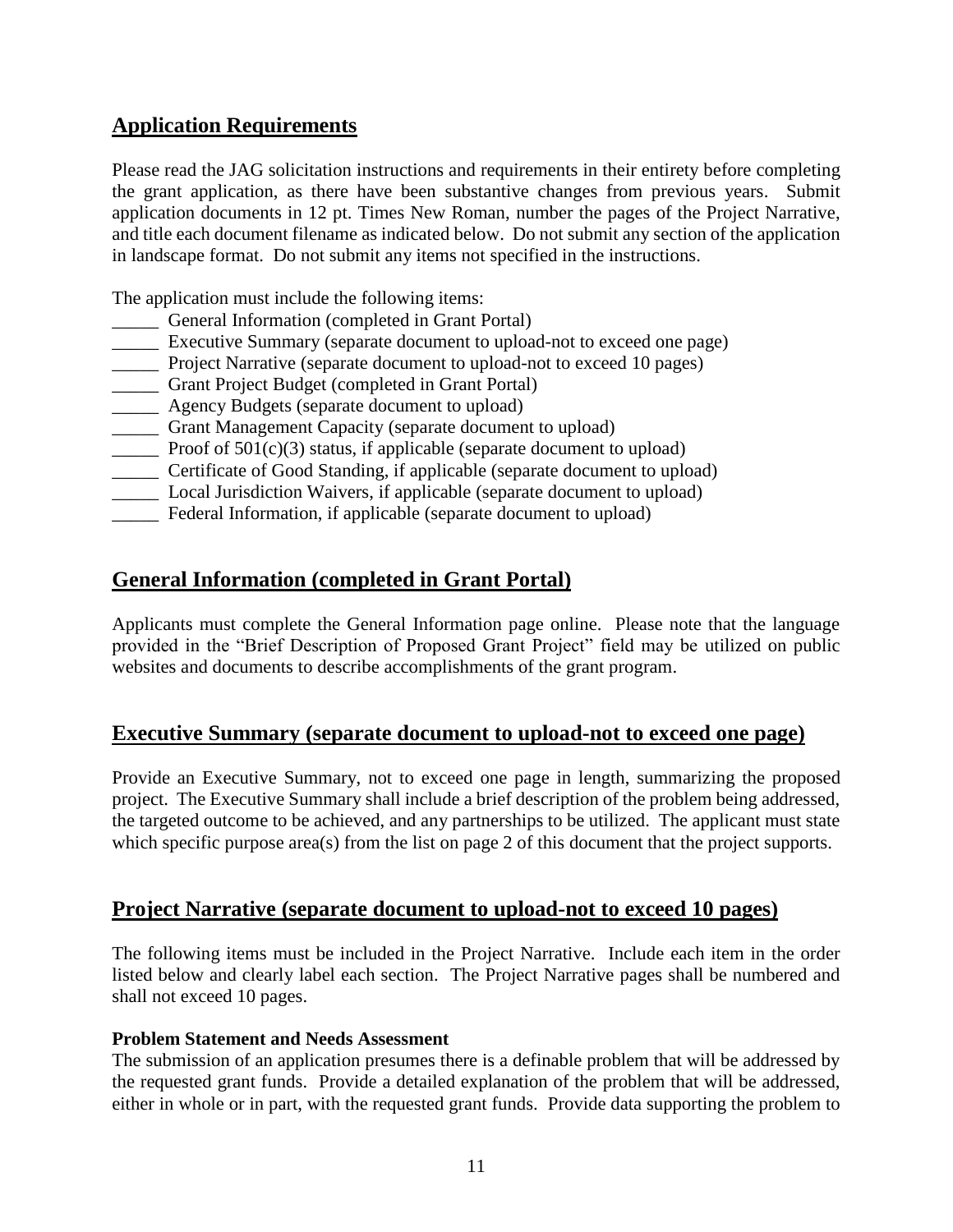be addressed in the grant application and site the source of the data provided. Describe how the grant funds will address the problem. Describe any needs assessment that was used to develop the problem statement. Data may include sources such as an evaluation of agency service activity, law enforcement reports, number of 911 calls, or other assessment. If the applicant is comparing local data to state or national data, include information establishing the need locally or describing why the local community is limited in resources to address the problem.

#### **Justification of Need for Grant Funds**

Applicants must describe why the proposed project is cost effective, demonstrate how the jurisdiction and/or community will maximize cost effectiveness of grant expenditures, and provide a description of cost effectiveness in relation to potential alternatives and the goals of the project.

Applicants should state whether other funds have been sought to support the program and describe the outcome of those efforts. If the applicant applied directly to the BJA for JAG funds, the applicant must provide a detailed explanation of the request and explain why State JAG funds are needed.

#### **Grant Project Goal(s) and Objectives**

State the goal(s) of the proposed grant project. This should not be the goals of the agency, but should be specific to the proposed JAG-supported project. The goals for the grant project should be consistent with the mission and overall goals of the agency, as well as the results of any needs assessment.

List the objectives to be accomplished to achieve each goal listed. Objectives should be specific, measurable, realistic, and consistent with the goals of the grant project and cover a single event or outcome. Include the activities for each objective and explain how each objective will be measured. Specifically identify any evidence-based programs and/or practices being incorporated into the proposed objectives and activities. Please visit the [KGGP Resource page](http://www.grants.ks.gov/resources/getting-started) for more guidance on developing goals and measurable objectives.

#### **Example (follow the format below):**

| <b>Objective</b>                                                                                                                 | <b>Activities/Time Frame</b>                                                                                                                                           | <b>Person Responsible</b>          |  |  |
|----------------------------------------------------------------------------------------------------------------------------------|------------------------------------------------------------------------------------------------------------------------------------------------------------------------|------------------------------------|--|--|
| 1. Three drug elimination<br>specialists will be hired.                                                                          | Job notices will be posted.<br>1.<br>Interviews will be conducted. Oct. 1 -<br>31, 2019                                                                                | 1. Program Director                |  |  |
| 2. Drug use among junior<br>high students will decrease<br>by 5% as measured by<br>comparing most current<br>KCC survey results. | curriculum will<br>2.<br>Drug<br>be<br>implemented. Classes will participate<br>twice a week during the school year.<br>Nov. 2019 - May 2020<br>Aug. 2020 - Sept. 2020 | elimination<br>Drug<br>specialists |  |  |

**Goal I:** Teen drug involvement in Springfield will decrease.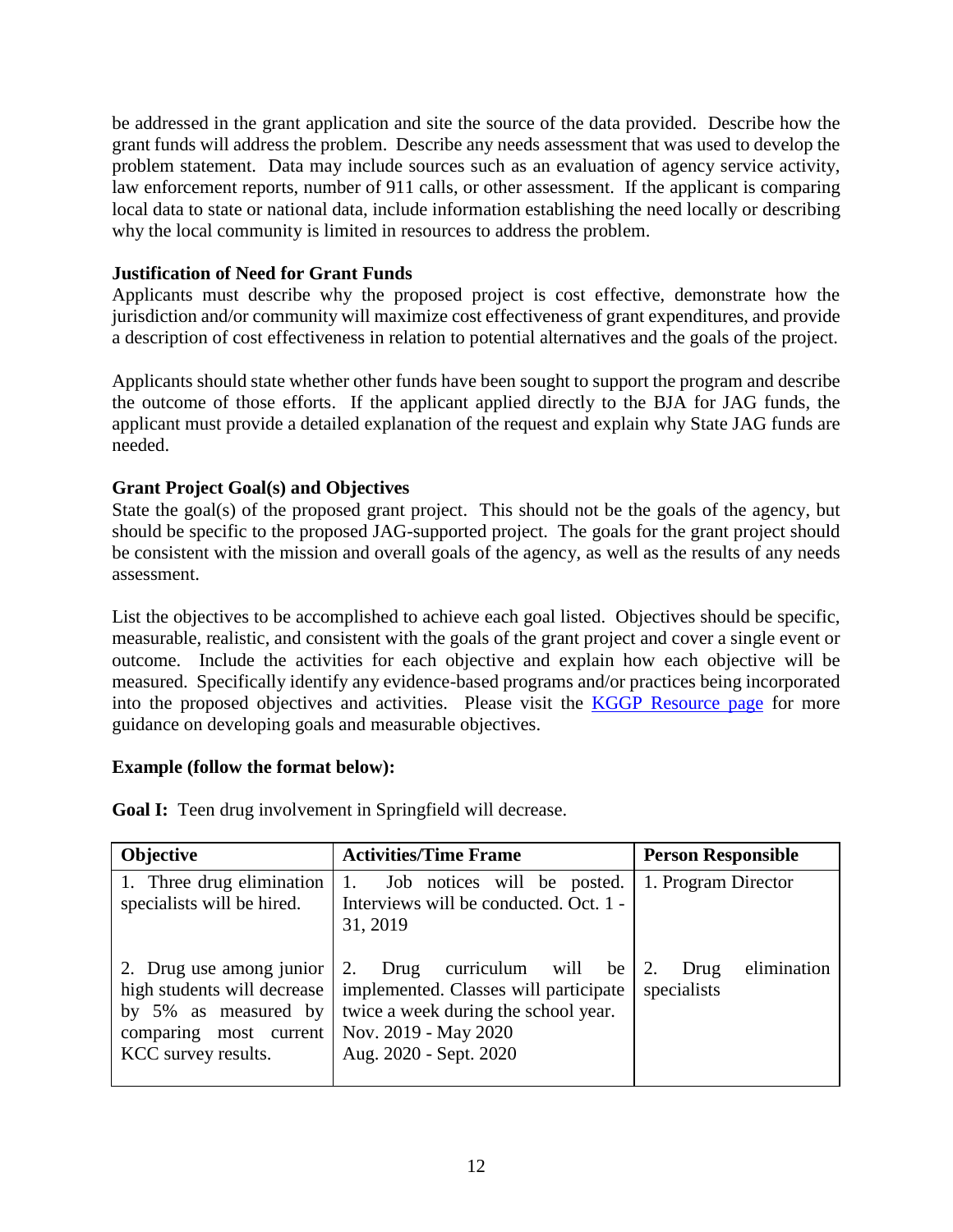|                            | 3. Junior high students will   3. (a) Students will vote for peer | 3. (a) Drug elimination    |
|----------------------------|-------------------------------------------------------------------|----------------------------|
| participate in the<br>peer | mediators.                                                        | specialists                |
| mediation program.         | Oct. 1 - 31, 2019                                                 |                            |
|                            |                                                                   | elimination<br>Drug<br>(b) |
|                            | (b) Mediation program will meet once                              | specialists<br>and<br>peer |
|                            | a week during the school year.                                    | mediators                  |
|                            | Nov. 2019 - May 2020                                              |                            |
|                            | Aug. 2020 - Sept. 2020                                            |                            |

#### **Grant Project Performance Measures and Results**

Applicants receiving JAG funds will be required to demonstrate how the grant project was implemented and if the project achieved the results expected based on the data collected and evaluated. Please describe the following information:

- Process used for monitoring the implementation, progress, and outcomes of the grant project;
- What data will be collected;
- How the data collected will be used to ensure the success of the grant project;
- Criteria used to evaluate the activities and/or services provided through the proposed grant project;
- How the proposed objectives are measured and how it will determine whether the proposed grant project is effectively and efficiently reaching the proposed goals and objectives; and
- What the grant project will achieve.

#### **Grant Project Staff**

Provide a list of each staff member to be funded with grant funds along with staff who will be responsible for monitoring and evaluating the grant project. Include the name, title, and a brief job description for each staff listed. In addition, describe how this staffing pattern will help meet the goals of the grant project.

#### **Sustainability**

Although match is not a JAG grant program requirement, applicants should note the KCJCC looks favorably on projects providing a match to optimize sustainability of the grant project. The KCJCC will give preference to applicants demonstrating a commitment from local and regional partners and communities. Provide a detailed description explaining efforts made, or will be made, to ensure the long-term fiscal and programmatic sustainability of the grant project. The applicant must detail how the project will be funded in future years if JAG funding declines or is not available. If the applicant is proposing to purchase equipment with JAG funds, describe what plans will be used for maintenance and future replacement costs.

#### **Criminal History Record Information**

If the applicant is a law enforcement agency, the applicant must verify in this section whether the applicant is meeting the statutory requirements (K.S.A. 21-2501a *et seq.* and K.S.A. 22-4701 *et seq.*) for submission of criminal offense and criminal history data to the Kansas Bureau of Investigation. If the applicant law enforcement agency is not submitting the required data, describe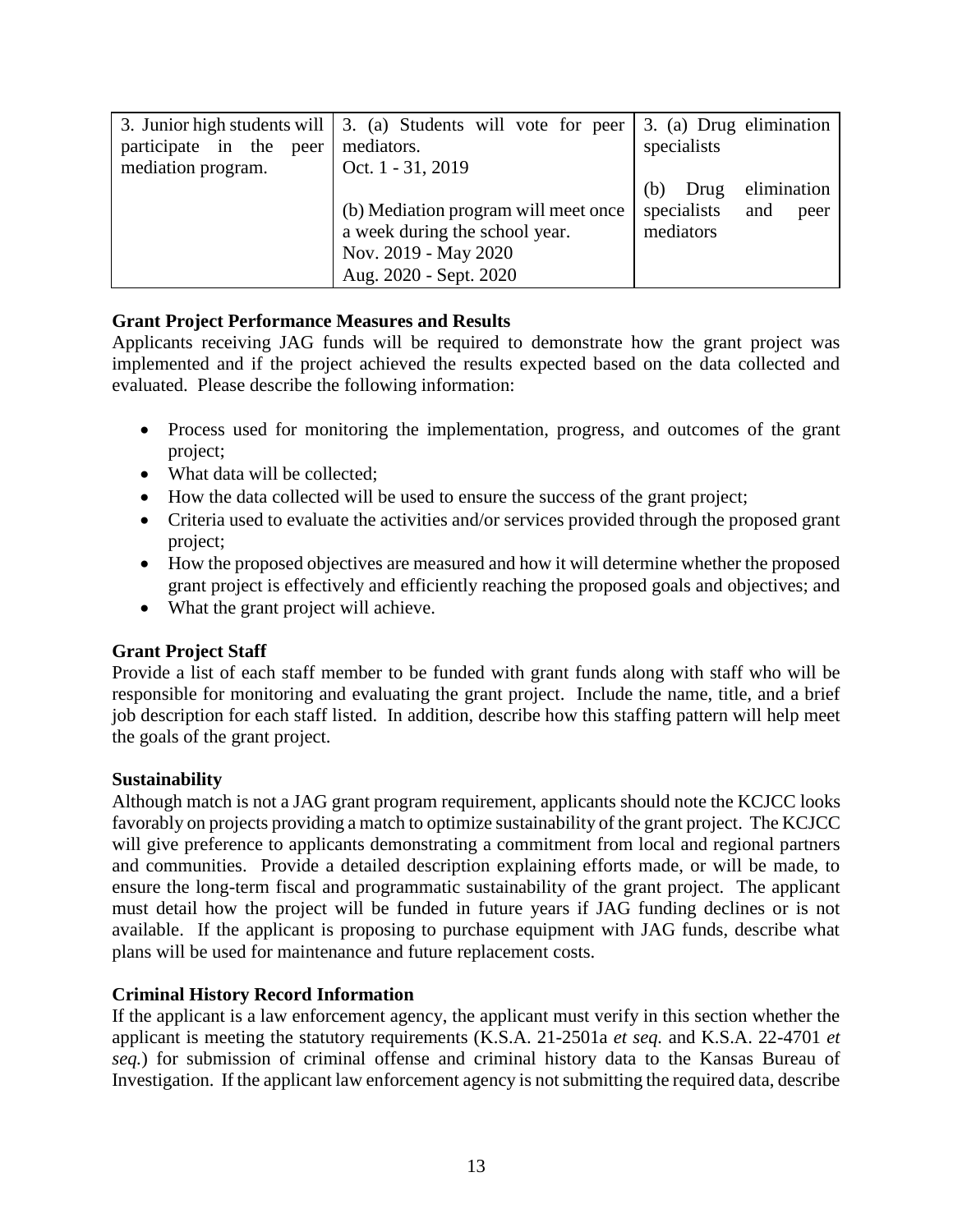the barriers preventing the data submission from occurring and what action the applicant is taking toward meeting data submission requirements.

#### **Civil Rights Contact Information**

Applicants must include the name, address, and telephone number of the civil rights contact person who is responsible for ensuring all applicable civil rights requirements are met and who will act as liaison in civil rights matters.

#### **Board President Contact Information**

If the applicant is a nonprofit organization, the applicant must include the name, profession, address, phone number, email address, and the term of service for the current Board President.

#### **DUNS Number and SAM Registration**

Applicants must provide the agency's DUNS number and SAM expiration date. A DUNS number is a unique nine-digit sequence recognized as the universal standard for identifying and keeping track of entities receiving federal funds. The DUNS number will be used throughout the grant life cycle. Obtaining a DUNS number is a free, simple, one-time activity. Obtain one by calling 1- 866-705-5711 or by [applying online.](http://www.dnb.com/us/) In addition, applicants shall ensure that the agency has "active" status in the [U.S. System for Award Management \(SAM\)](http://www.sam.gov/) prior to submitting a JAG application.

#### **Current Audit Report**

All applicants **must** provide information in this section of the Project Narrative on when the organization's most recent financial audit was completed, who performed the audit, what period it covered, whether the applicant met the threshold for a Single Audit, and where the audit is filed.

If the KGGP has **not** previously received a copy of the nonprofit, community, or faith-based organization's most recent audit report, including the Single Audit report if applicable, and IRS Form 990, those items must be forwarded by U.S. Mail to:Kansas Governor's Grants Program, Landon State Office Building, 900 SW Jackson, Room 304 North, Topeka, KS 66612-1220. Include with the audit the Auditor's Letter to Management if applicable. If there are any findings and/or recommendations in the audit report or in the Letter to Management, explain how the findings and/or recommendations were, or will be, addressed by the applicant.

If the applicant is a city or county government, a current audit does not need to be submitted. However, governmental agencies **must** provide information on when the most recent audit was completed, who performed the audit, what period it covered, whether the applicant met the threshold for a Single Audit, and where the audit is filed.

## **Grant Project Budget (completed in Grant Portal)**

The applicant must submit a reasonable and cost-effective grant project budget. All grant projectspecific budget information is completed online within the provided data fields of the Grant Portal. No *grant project* budgetary documents are uploaded as part of the application.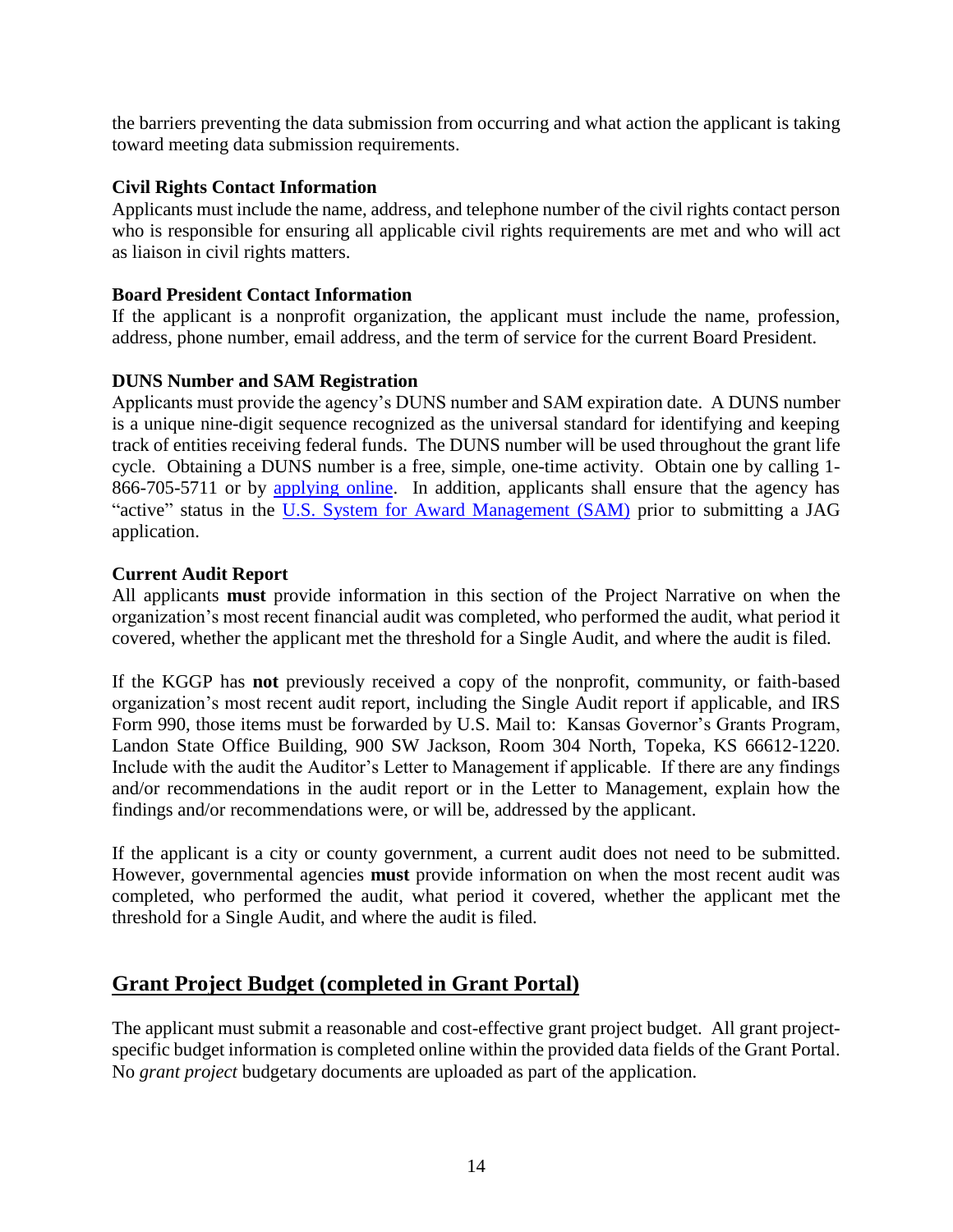Requested line items must be clearly linked to the proposed activities to be conducted in achieving the goals and objectives of the grant project. The budget must adhere to allowable costs and activities as outlined in this JAG solicitation, Federal OMB Uniform Guidance for Federal Awards, [2 CFR Part 200,](http://www.ecfr.gov/cgi-bin/text-idx?SID=2c6d1c9f8de1f9619110b4599d84a234&mc=true&node=pt2.1.200&rgn=div5#_top) and the U.S. Department of Justice [DOJ Grants Financial Guide](http://ojp.gov/financialguide/DOJ/index.htm) effective edition.

A detailed calculation and brief narrative explanation must be provided in the Description field of each line item. Calculations shall clearly demonstrate how the requested amounts were derived. Personnel must be listed by the agency-assigned title for the position. Positions should be classified as "New" *only if* the requested position would be a new position for the agency. Personnel and associated fringe benefit costs must be demonstrated in terms of full compensation and the percentage of time to be devoted to the JAG project for each position requested. Training events and other travel costs must be specifically identified to the extent possible. Following are examples of descriptions that might be used for line item requests. Please visit the [KGGP Resource page](http://www.grants.ks.gov/resources/getting-started) for more guidance.

|                        |          | Request  | Description                                                                              |
|------------------------|----------|----------|------------------------------------------------------------------------------------------|
| Project                |          | \$10,375 | Full-time, salaried, 25% of time on project; employees                                   |
| Coordinator            |          |          | scheduled to receive a 5% raise on Jan 1 <sup>st</sup> : (\$40,000 x .25 year) +         |
|                        |          |          | (\$42,000 x .75 year) x .25 of time                                                      |
| Substance              |          | \$6,474  | Full-time, hourly, 40 hrs/wk, 20% of time on project; employee                           |
| <b>Abuse Counselor</b> |          |          | scheduled to receive a 5% raise on Jan 1 <sup>st</sup> : $(\$15.00/hr \times 520 hrs) +$ |
|                        |          |          | $($15.75/hr \times 1,560 hrs) = $32,370 \times .20 \text{ of time}$                      |
| Conferences/           | <b>S</b> | 920      | Crime Victims' Rights Conference, April 2020, Wichita:                                   |
| Workshops              |          |          | $($120$ registr. x 2 staff) + (200 mi. x \$.50/mi. x 1 vehicle) + (\$100/nt.             |
|                        |          |          | x 2 nights x 2 staff) + $(\$30/day$ meals x 3 days x 2 staff)                            |
| <b>Supplies</b>        | S        | 383      | Two laptop computers at \$850 each: (\$850 x 25% for Project                             |
|                        |          |          | Coordinator) + $(\$850 \times 20\%$ for Substance Abuse Counselor)                       |

## **Current and Next Fiscal Year Agency Budgets (separate document to upload)**

Upload the applicant's current and next fiscal year budgets, including balanced **income and expenses**. Include the fiscal period utilized by the agency. List all staff positions separately with their respective salaries/wages. If the applicant is under the umbrella of a larger entity, submit the budget developed for the applying program. Agency income must list **all** sources of financial support (i.e. foundations, government agencies, fund-raising events, individual contributions). For each income source, state the amount and its status (received, requested, committed, or projected). If the income is requested or projected, state the date the program expects to be notified of the funding decision or the date the program anticipates collecting the income. Include the appropriate pro-rated portion of this grant application request as budgeted income with a "requested" status. Also, be sure all line items requested in this application are found in the organization's budget for expenses.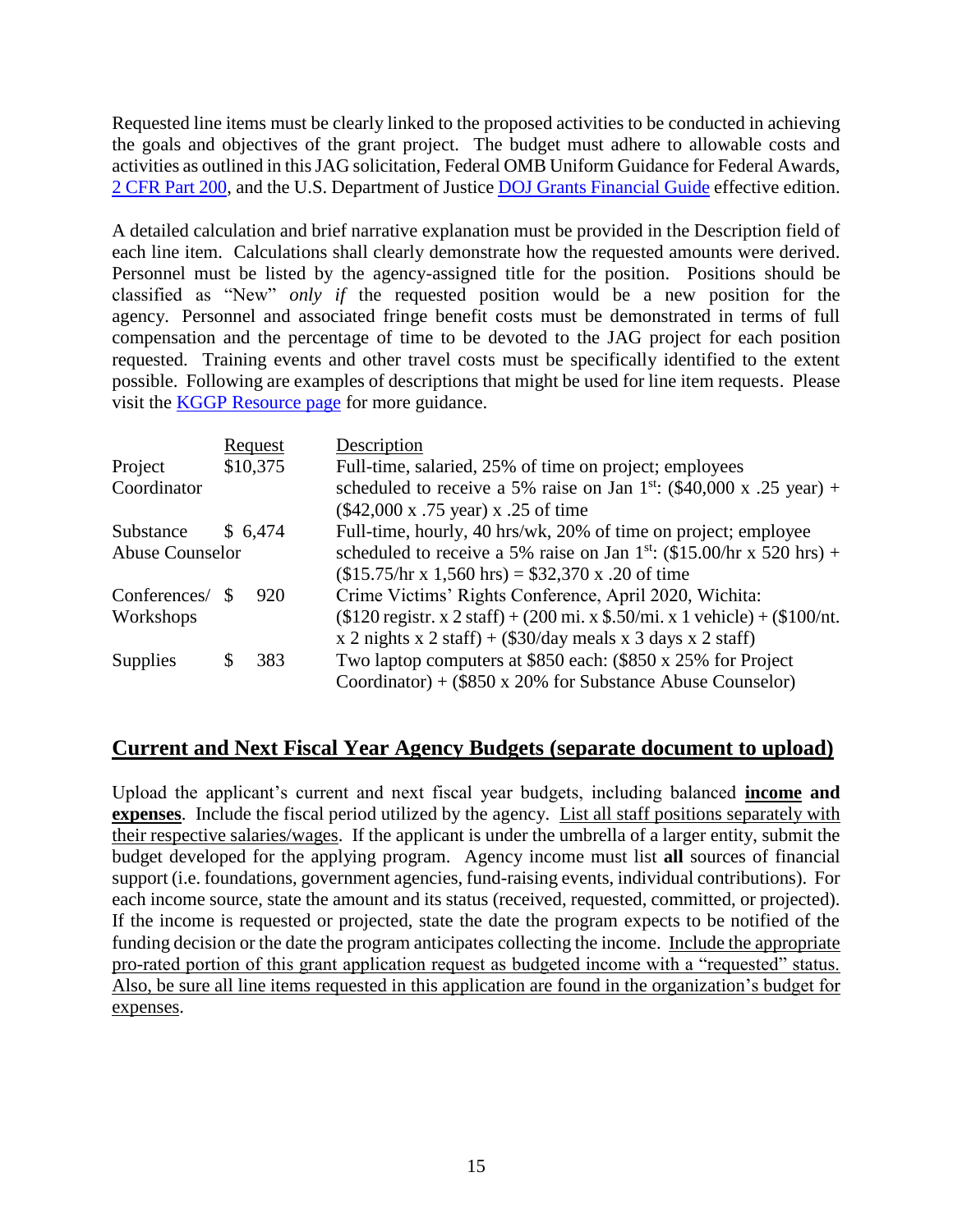Example of budget income only:

| Fiscal Year January 1-December 31, 2019 |                |                |       |
|-----------------------------------------|----------------|----------------|-------|
| SOURCE:                                 | <b>AMOUNT:</b> | <b>STATUS:</b> | DATE: |
| City of $x'$                            | \$500,000      | Projected      | 7/19  |
| United Way                              | 5,000          | Received       | 1/19  |
| Walk-A-Thon                             | 500            | Collected      | 2/19  |
| '20 JAG-GOV                             | 4,443          | Requested      | 7/19  |
| <b>Total Organization Income</b>        | \$509,943      |                |       |
|                                         |                |                |       |

**\*Note:** -Budget expenses are also required. -Repeat for Next Fiscal Year.

## **Grant Management Capacity (separate document to upload)**

In accordance with requirements described in the Federal OMB Uniform Guidance for Federal Awards, 2 CFR Part 200, the KGGP must assess the applicant's ability and capacity to implement the proposed JAG project in full compliance with Federal statutes, regulations, and terms and conditions of a grant award. Applicants must upload as an attachment a document describing the following information:

- Written accounting policies and procedures and how often they are updated;
- Procedures for ensuring each grant award and associated match is accounted for separately and distinctly from other sources of revenue;
- Accounting system, when the current system was implemented, its level of automation, and type(s) of technology utilized, and any manual accounting processes used to complement the system;
- Procedures for monitoring the approved grant project budget and tracking expenditures at a line item level;
- Internal controls for ensuring grant project expenditures are solely for allowable and approved purposes;
- Reserve funds and/or capacity to manage a JAG funding on a reimbursement basis;
- Knowledge, qualifications, experience, and training of programmatic and fiscal staff responsible for guaranteeing grant compliance; and
- Experience in managing other grant funds awarded to the applicant agency, including the name of the grant program, the purpose of the program, the year(s) awarded, whether any monitoring was conducted by the funder(s), and what findings were cited by the funder(s).

## **Proof of 501(c)(3) Status (separate document to upload)**

If the applicant is a nonprofit, community, or faith-based organization, upload as an attachment proof of the applicant's exempt status as determined by the Internal Revenue Service.